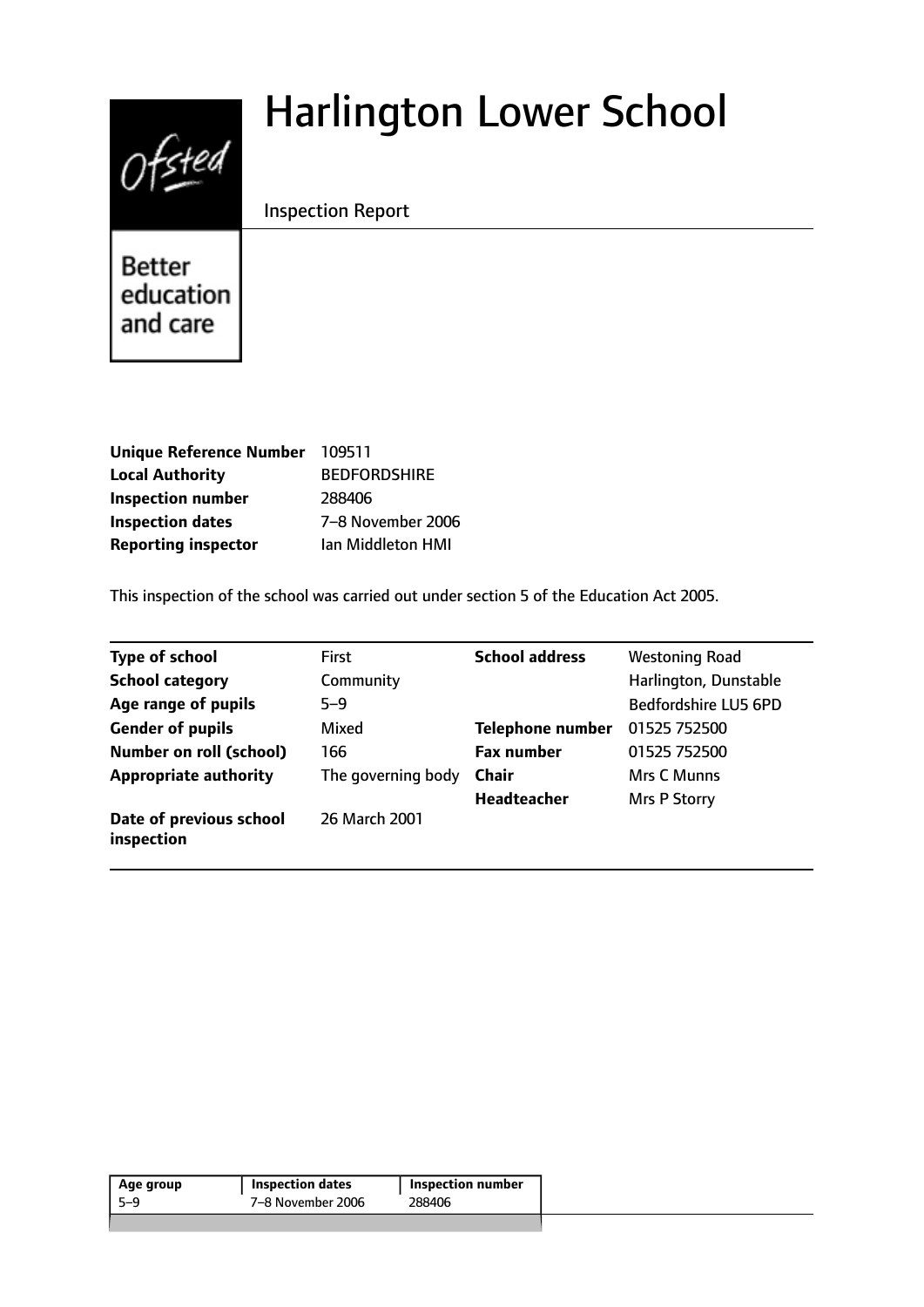© Crown copyright 2006

Website: www.ofsted.gov.uk

This document may be reproduced in whole or in part for non-commercial educational purposes, provided that the information quoted is reproduced without adaptation and the source and date of publication are stated.

Further copies of this report are obtainable from the school. Under the Education Act 2005, the school must provide a copy of this report free of charge to certain categories of people. A charge not exceeding the full cost of reproduction may be made for any other copies supplied.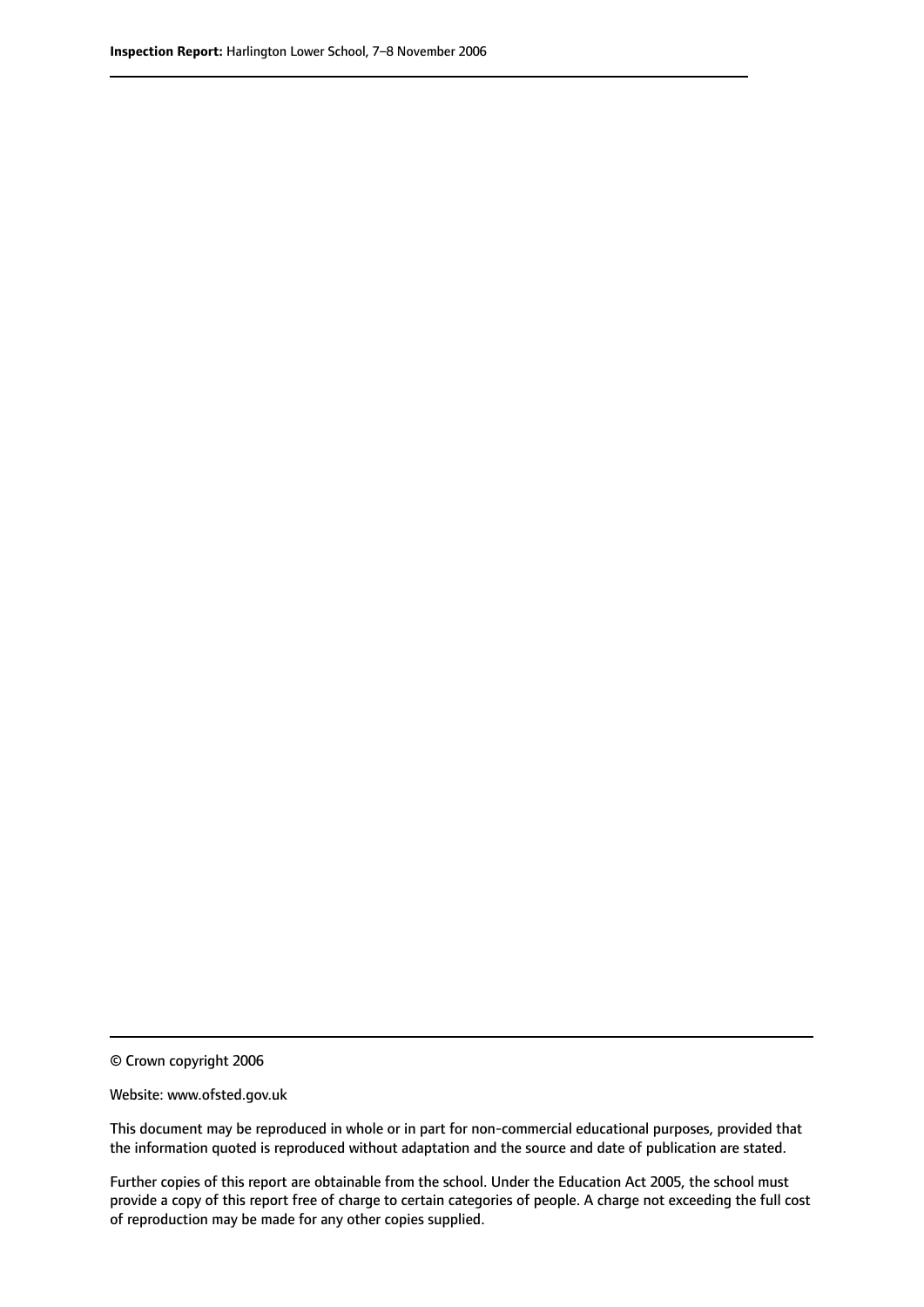# **Introduction**

The inspection was carried out by one of Her Majesty's Inspectors of schools and an Additional Inspector.

# **Description of the school**

This is a smaller than average lower school that serves the village of Harlington, but also takes 20% of its children from the wider area. The number of pupils from minority ethnic groups is very low as is the proportion whose first language is not English. The proportion of pupils with learning difficulties and disabilities is slightly lower than the average.

### **Key for inspection grades**

| Grade 1 | Outstanding  |
|---------|--------------|
| Grade 2 | Good         |
| Grade 3 | Satisfactory |
| Grade 4 | Inadequate   |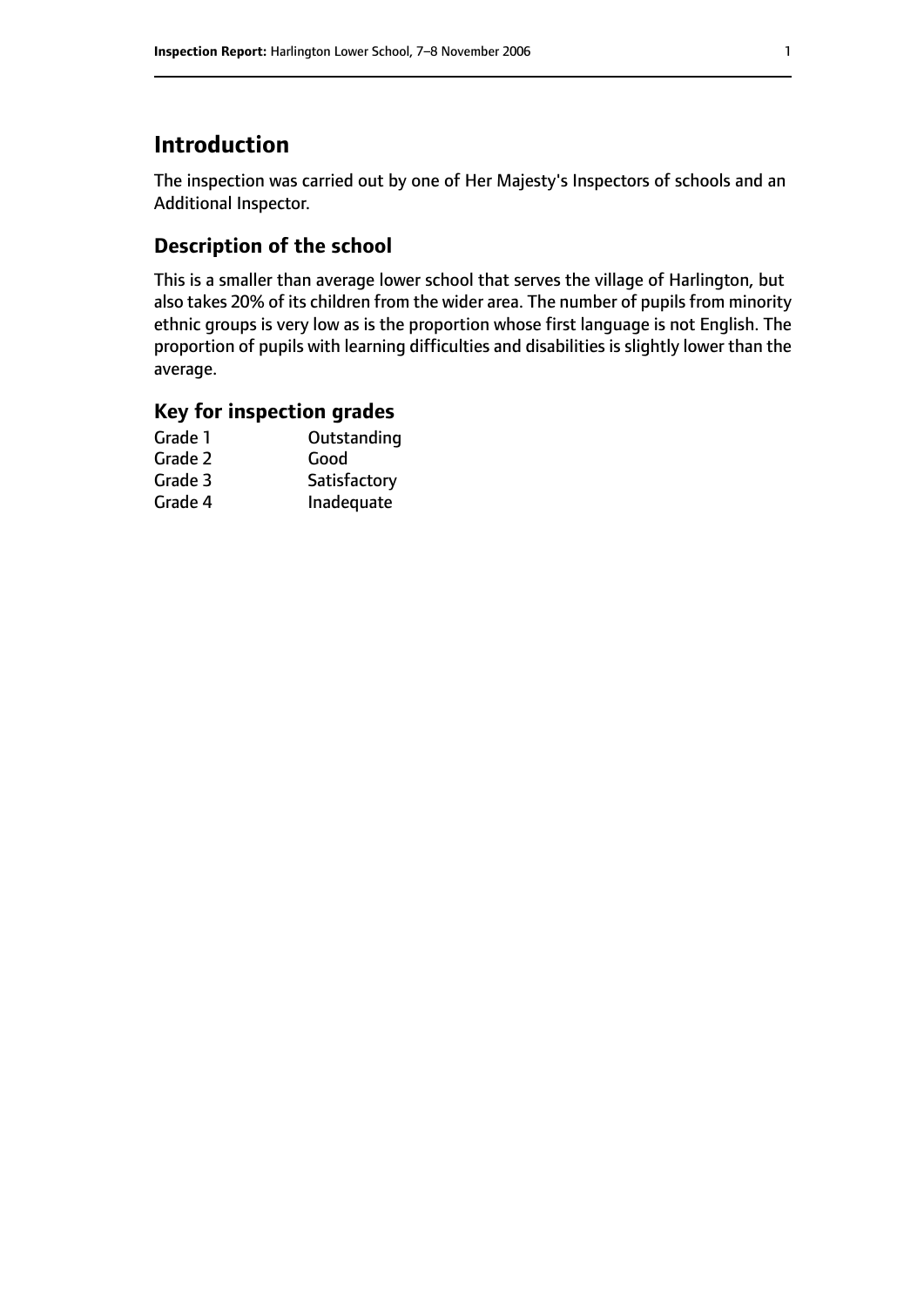# **Overall effectiveness of the school**

#### **Grade: 2**

This is a good school which knows its strengths and weaknesses very well and provides good value for money. The school accurately judges itself to be good because of effective evaluation and clear analysis of data, which have helped the staff and governors to steer a successful course since the previous inspection. The school is very well placed to continue to improve.

The headteacher leads the school efficiently and effectively and is supported by a committed team of governors, senior managers, teachers and support staff. The children and their parents have high expectations of the school and the vast majority are not disappointed. Children enjoy school and achievement is good overall. Outstanding provision in the Foundation Stage enables the children to build on high achievement across all areas of their learning. They continue to make good progress and achieve standards in English, mathematics and science consistently above the national average. The individual needs of children are very well supported so that boys and girls with different abilities make good progress in their work and in their personal development. Social development is a strong feature. Children demonstrate their understanding of the school's values through positive attitudes and exemplary behaviour.

The children value learning because from reception onwards teachers make learning interesting and engaging. Improvements to information and communication technology (ICT) and self-assessment have contributed to the high level of participation and interest that children develop. Resources in and out of school are used skilfully to enrich the curriculum and the school has started to explore different ways of approaching and improving all subjects. This matches inspectors' judgements that emphasis should now be given to discovering and deepening skills across the curriculum following the Foundation Stage.

#### **What the school should do to improve further**

• To develop a framework to enable teachers and pupils to evaluate and track progress across all Foundation subjects and personal development.

## **Achievement and standards**

#### **Grade: 2**

Achievement is good. Most children start school with average skills and leave in Year 4 with higher than average standards in English, mathematics and science.

The children make swift progress in the Foundation Stage and outstanding achievement results because the work they are given is interesting and well matched to their needs. Good progress is evident through Year 1 and 2; standards in national tests are consistently higher than average across the board, for boys and girls. The school's good assessment data shows clearly that children in Years 3 and 4 continue to make good progress and are very well prepared to succeed at middle school.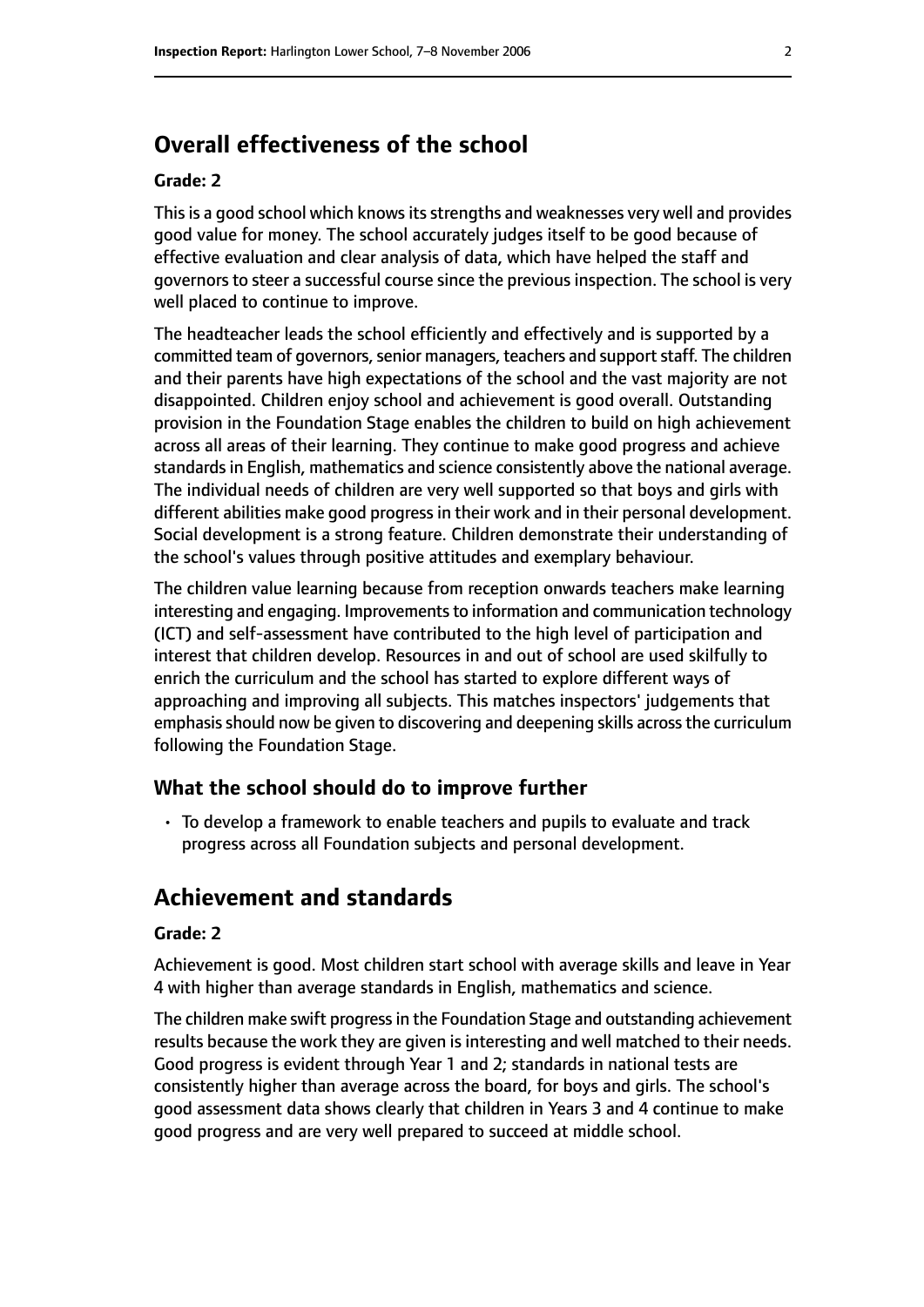The school sets challenging targets in English, mathematics and science and these are achieved because the teaching addresses the needs of different abilities effectively and children are well motivated to learn. In other subjects children generally meet the expectations of the National Curriculum although the range of achievement is less evident than in the core subjects.

# **Personal development and well-being**

#### **Grade: 2**

This is a good feature of the school; children enjoy lessons and this accelerates the progress they make. The children develop positive attitudes to school and respond well in lessons and extra-curricular activities. However there is limited evidence in lessons of children developing their independence and initiative. Attendance is above average. Behaviour is exemplary.

Social development is outstanding due to the care taken by staff. The children develop good relationships and cooperate well in lessons and at play. Almost all have an outstanding sense of right and wrong, guided by the school's values and the example set by staff. Children's spiritual development is good. They value opportunities for reflection and celebrate the achievements of others.

The school council makes a good contribution to school life. The children's contribution to the design of the new playground shows that they are able to take responsibility seriously when it is given. Their concern for the elderly and contribution to charities in the wider world also demonstrates understanding about the needs of the wider community.

Children demonstrate a good understanding of their own culture through literacy, the arts and history but show limited understanding of other cultures.

The children know how to stay safe and healthy and put their awareness into practice. Their ability to work together, solve problems, and good progress in basic skills are preparing them well for their future adult lives.

# **Quality of provision**

## **Teaching and learning**

#### **Grade: 2**

Parents are pleased with the good teaching and are right to think that their children make good progress as a result. Objectives are clearly and sometimes imaginatively shared; this enables children to understand what is expected. Assessments are accurate and actively involve the children, work is marked thoroughly and constructively so that children know how to improve and succeed.

Teachers make effective use of resources including computer technology to engage the children's interest. Lessons are diligently planned with the teaching assistants, who give good support to children with the greatest needs. In the best lessons teachers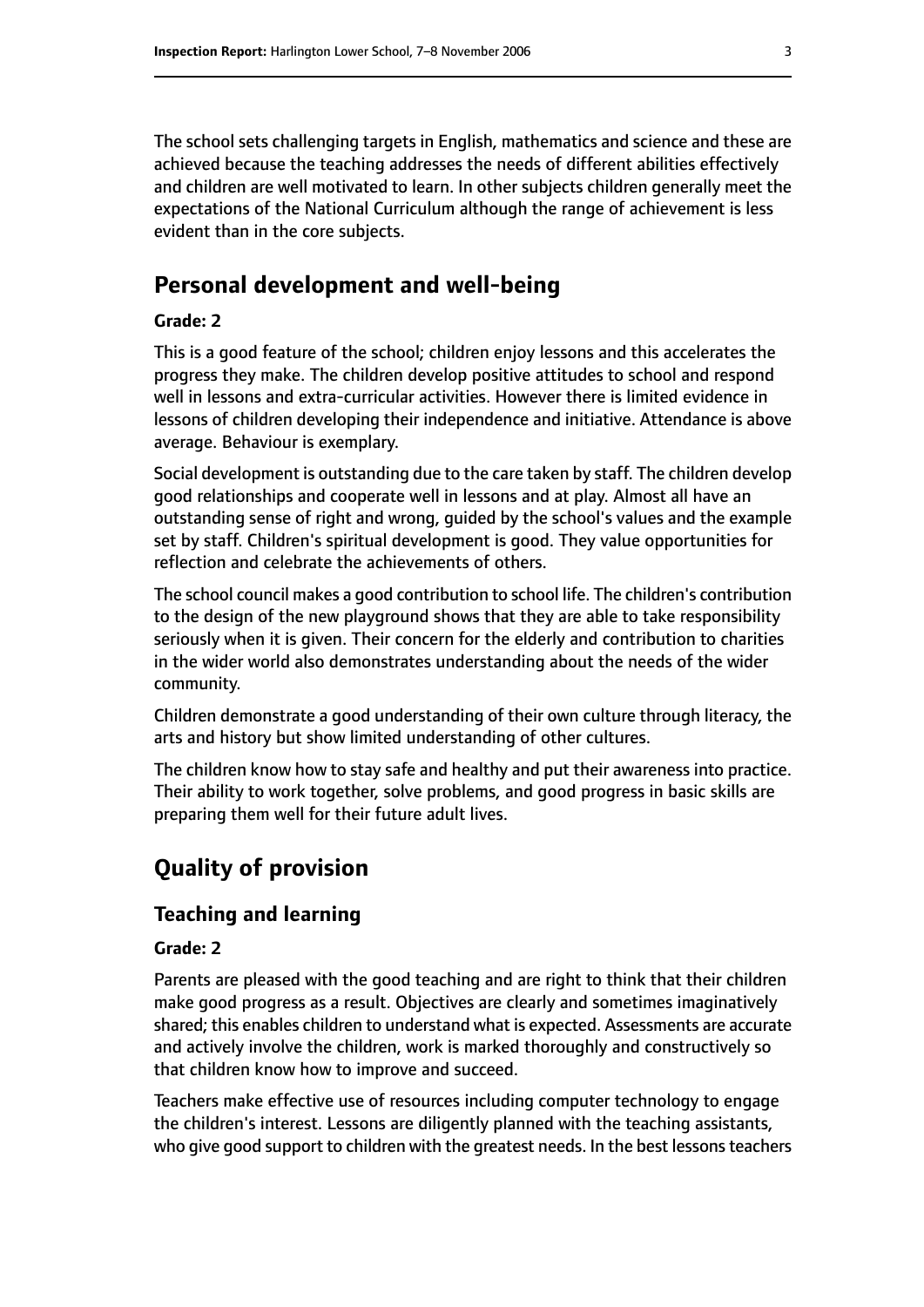skilfully combine their passion and expertise in the subject with precise knowledge about individual children; this enables children with different interests and abilities to understand challenging concepts.

In all classes teachers manage time efficiently to ensure that learning continues at a brisk pace. However, there are insufficient opportunities in lessons for children to build on the independence and initiative shown in the reception class. Nevertheless, opportunities for children to learn through play are promoted very well through the role of play leaders and stimulating outdoor facilities.

#### **Curriculum and other activities**

#### **Grade: 2**

The curriculum is good overall and outstanding in the Foundation Stage where there is a particularly wide and well structured range of opportunities for children to develop across all areas of learning.

In all years the curriculum is brought alive by effective use of the environment, visits to places of interest and visitors who add much to children's enjoyment of learning. The weekly timetable is enhanced by a range of occasional curriculum enrichment days and extra-curricular opportunities that enable children to develop new interests and refine existing skills.

Curriculum links between subjects help the children, particularly those with learning difficulties and disabilities, to develop and apply their literacy, numeracy and ICT skills. However, knowledge, understanding and skills specific to different subjects are mostly developed through separate subject lessons. The school has initiated links with support agencies and other schools to ensure that curriculum provision for children who are gifted and talented in specialist areas is enhanced.

#### **Care, guidance and support**

#### **Grade: 2**

The school cares very well for the children and provides very effectively for their health and safety. Procedures for safeguarding learners meet requirements.

Effective work in partnership with parents, outside agencies and otherschools ensures that children settle quickly into school, are supported well throughout, and transfer to their next school with ease. Most parents feel that the school keeps them informed through regular newsletters, progress reports and meetings. The contribution of parents to the school's evidence of values developed when children are out of school is a good example of effective partnership work that has the needs and interests of the children at the centre.

In the Foundation Stage assessment is used consistently across all areas of learning; this provides children and their parents with a comprehensive picture of their individual strengths and areas that need specific support. In all year groups strenuous efforts are made to provide good guidance and support that meets the needs of individual children including those with learning difficulties and disabilities. Assessment data is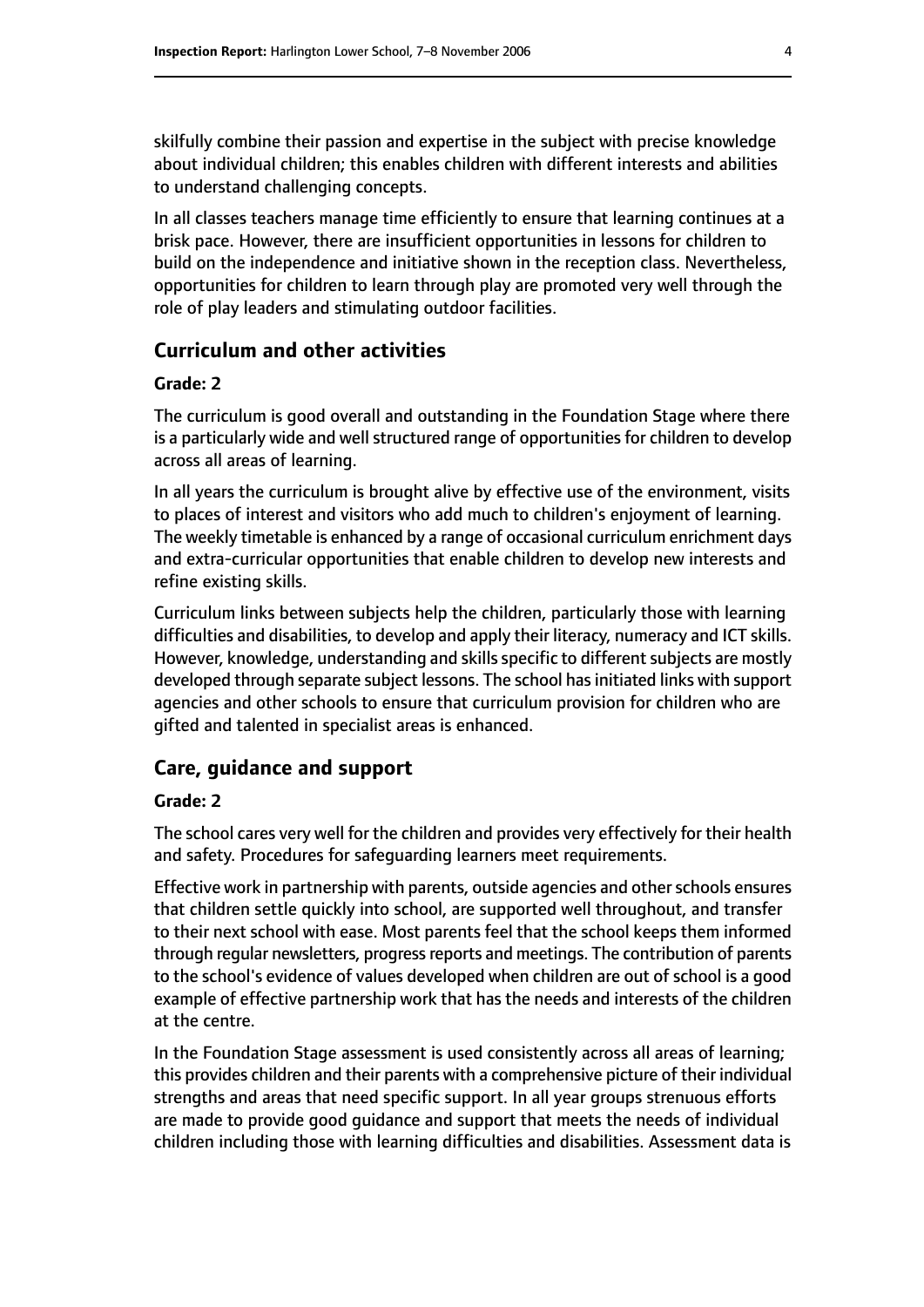used very well to plan lessons, set individual targets and track progress, particularly in reading, writing and numeracy. However, it is inconsistent across other subjects.

## **Leadership and management**

#### **Grade: 2**

Leadership and management are good. The headteacher has an excellent grasp of the school's strengths and weaknesses and is supported well by the governing body and the senior leadership team. The school is very well placed to continue to improve the quality and range of achievement and develop the personal qualities of the children to the full.

The head and deputy headteacher deploy their different skills and qualities very effectively to provide clear direction and support that enables staff and pupils to develop and succeed. The well focused monitoring and evaluation of outcomes, teaching and learning has contributed significantly to achievement in English, mathematics and science that is consistently above that achieved nationally and personal development that is good across all years and abilities.

The school's plan to involve coordinators of different subjects and aspects of the curriculum in monitoring and evaluating achievement, teaching and learning is accurate and timely. The recent thrust to increase the involvement of children in evaluating their own work, other children's achievements and the school generally complements this initiative. Governors play an integral role in monitoring and evaluation. Energetically led by a highly committed chairperson, governors provide good support and effective challenge.

Financial management is good. High quality resources, accommodation and staffing are deployed judiciously providing good value for money. A strong effort is made to inform and consult parents. However, a small but significant minority of parents would like clearer communication about how their views are acted upon.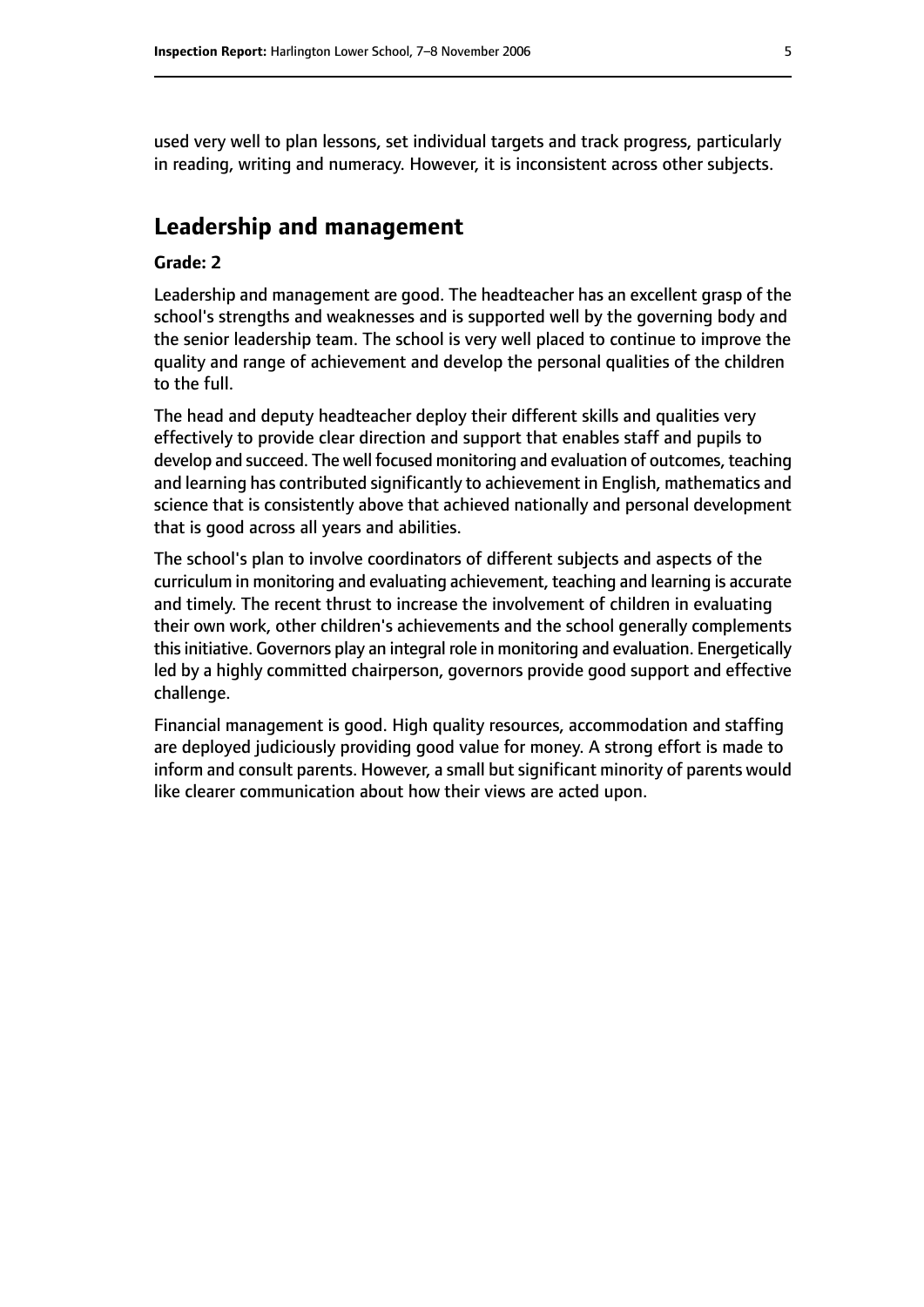**Any complaints about the inspection or the report should be made following the procedures set out inthe guidance 'Complaints about school inspection', whichis available from Ofsted's website: www.ofsted.gov.uk.**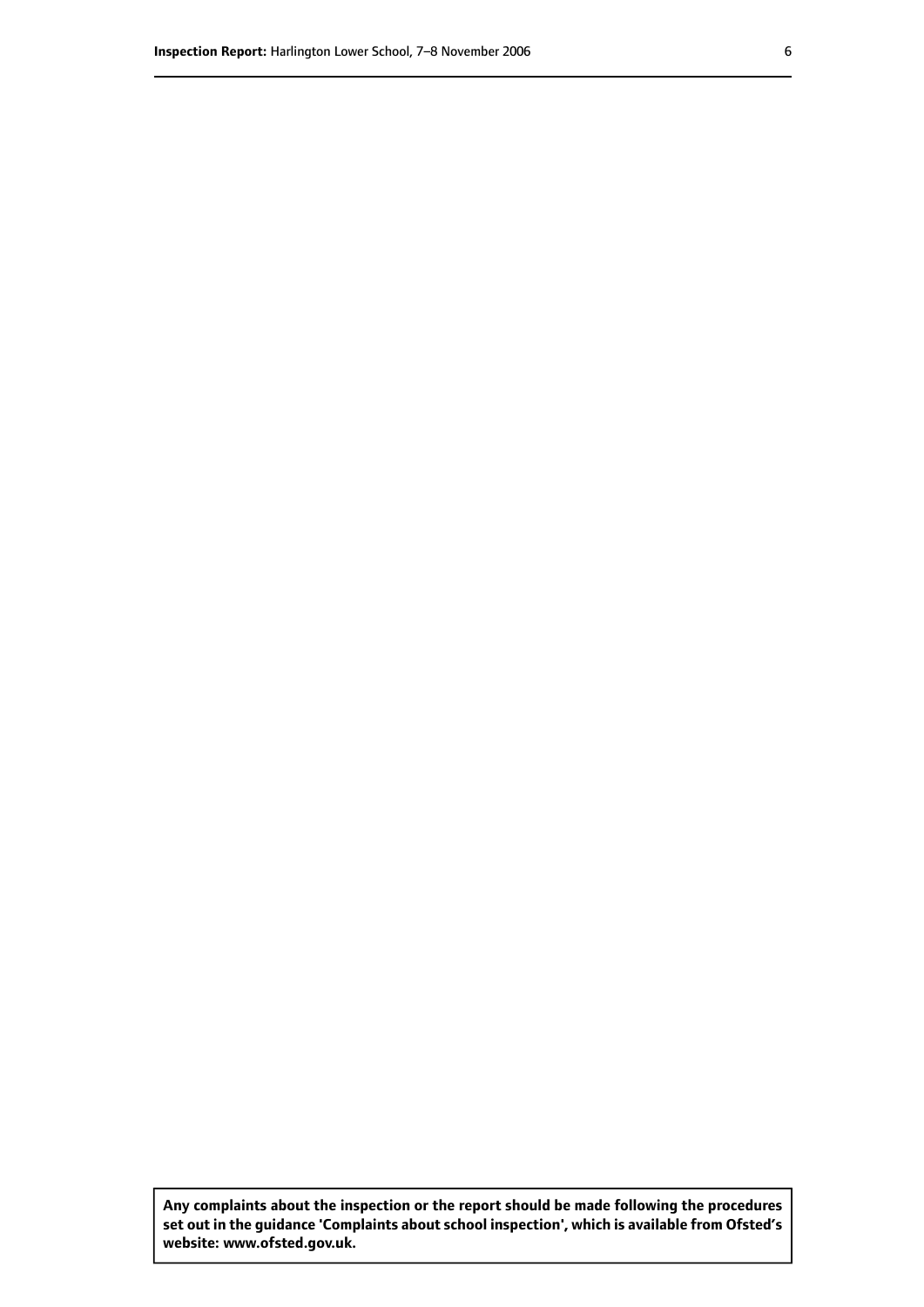# **Inspection judgements**

| Key to judgements: grade 1 is outstanding, grade 2 good, grade 3 satisfactory, and grade 4 | School         |
|--------------------------------------------------------------------------------------------|----------------|
| inadeauate                                                                                 | <b>Overall</b> |

# **Overall effectiveness**

| How effective, efficient and inclusive is the provision of education, integrated<br>care and any extended services in meeting the needs of learners? |     |
|------------------------------------------------------------------------------------------------------------------------------------------------------|-----|
| How well does the school work in partnership with others to promote learners'<br>well-being?                                                         |     |
| The quality and standards in the Foundation Stage                                                                                                    |     |
| The effectiveness of the school's self-evaluation                                                                                                    |     |
| The capacity to make any necessary improvements                                                                                                      |     |
| Effective steps have been taken to promote improvement since the last<br>inspection                                                                  | Yes |

# **Achievement and standards**

| How well do learners achieve?                                                                               |  |
|-------------------------------------------------------------------------------------------------------------|--|
| The standards <sup>1</sup> reached by learners                                                              |  |
| How well learners make progress, taking account of any significant variations between<br>groups of learners |  |
| How well learners with learning difficulties and disabilities make progress                                 |  |

## **Personal development and well-being**

| How good is the overall personal development and well-being of the<br>learners?                                  |  |
|------------------------------------------------------------------------------------------------------------------|--|
| The extent of learners' spiritual, moral, social and cultural development                                        |  |
| The behaviour of learners                                                                                        |  |
| The attendance of learners                                                                                       |  |
| How well learners enjoy their education                                                                          |  |
| The extent to which learners adopt safe practices                                                                |  |
| The extent to which learners adopt healthy lifestyles                                                            |  |
| The extent to which learners make a positive contribution to the community                                       |  |
| How well learners develop workplace and other skills that will contribute to<br>their future economic well-being |  |

# **The quality of provision**

| How effective are teaching and learning in meeting the full range of the<br>learners' needs?          |  |
|-------------------------------------------------------------------------------------------------------|--|
| How well do the curriculum and other activities meet the range of needs<br>and interests of learners? |  |
| How well are learners cared for, guided and supported?                                                |  |

 $^1$  Grade 1 - Exceptionally and consistently high; Grade 2 - Generally above average with none significantly below average; Grade 3 - Broadly average to below average; Grade 4 - Exceptionally low.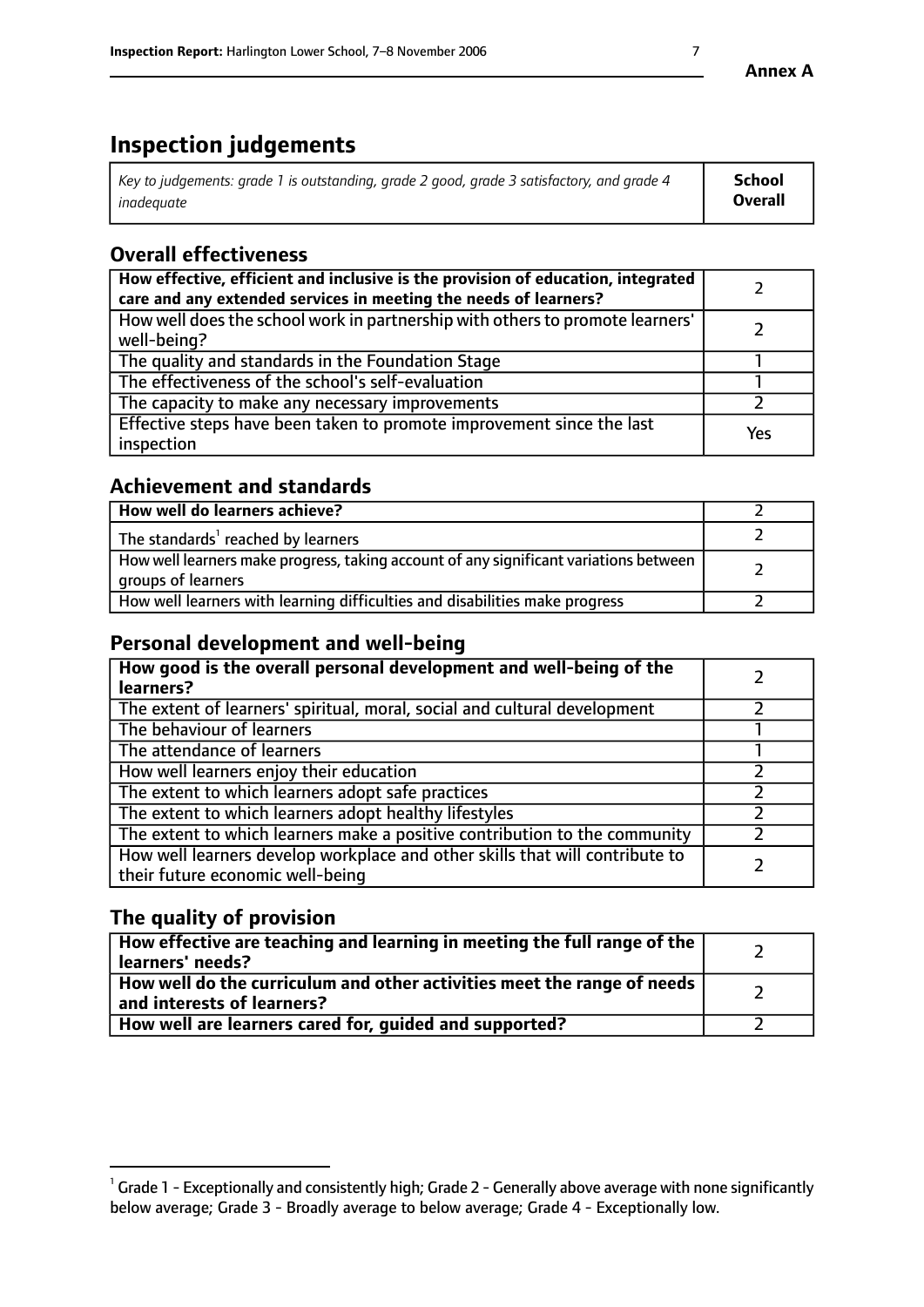# **Leadership and management**

| How effective are leadership and management in raising achievement<br>and supporting all learners?                                              |           |
|-------------------------------------------------------------------------------------------------------------------------------------------------|-----------|
| How effectively leaders and managers at all levels set clear direction leading<br>to improvement and promote high quality of care and education |           |
| How effectively performance is monitored, evaluated and improved to meet<br>challenging targets                                                 |           |
| How well equality of opportunity is promoted and discrimination tackled so<br>that all learners achieve as well as they can                     |           |
| How effectively and efficiently resources, including staff, are deployed to<br>achieve value for money                                          |           |
| The extent to which governors and other supervisory boards discharge their<br>responsibilities                                                  |           |
| Do procedures for safequarding learners meet current government<br>requirements?                                                                | Yes       |
| Does this school require special measures?                                                                                                      | <b>No</b> |
| Does this school require a notice to improve?                                                                                                   | <b>No</b> |